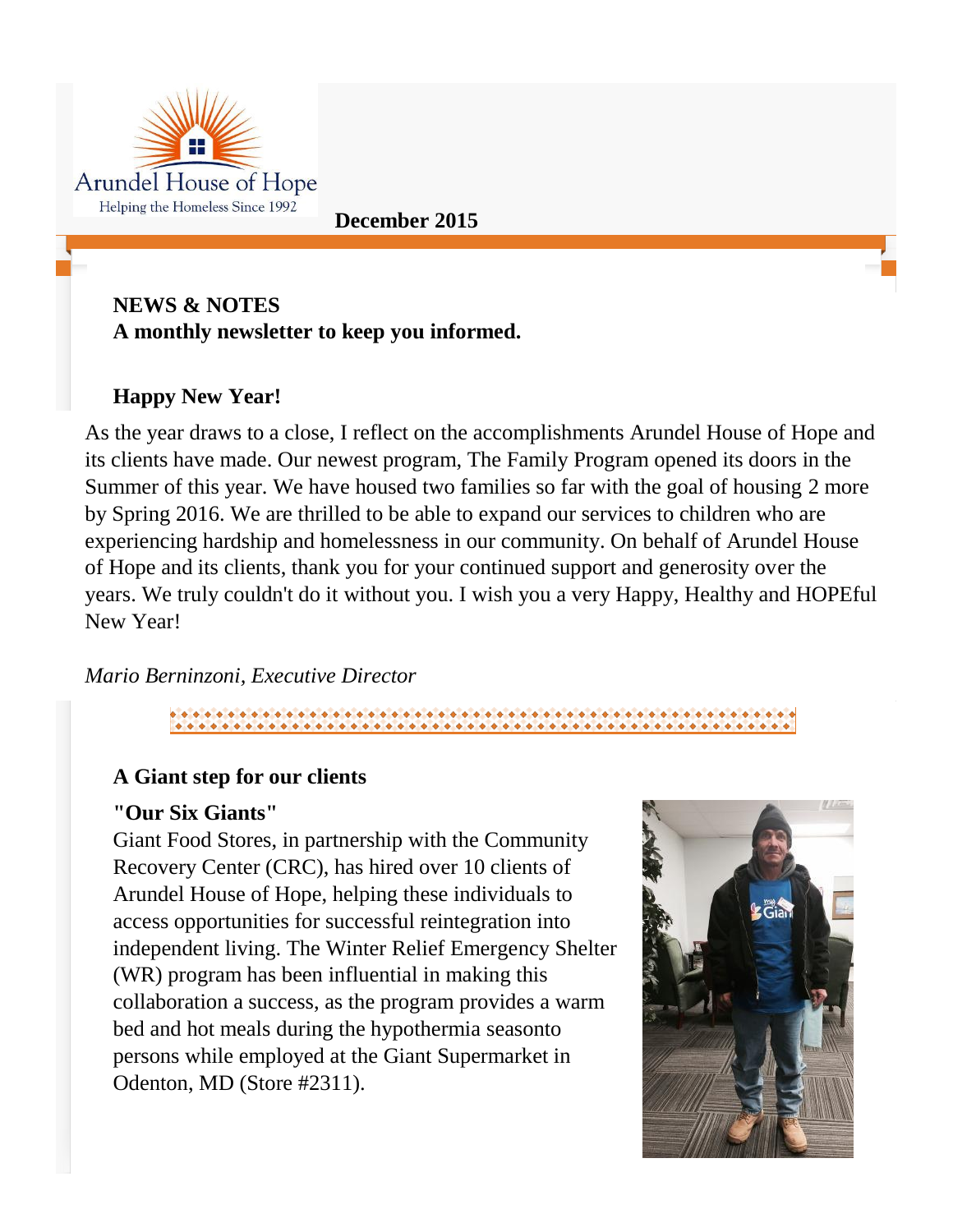The hirees work in various capacities in the Odenton Giant, according to their reported interests, work history and skills. Positions range from cashier, stock clerk and, even, a management trainee opportunity for those who qualify. All positions offer potential for professional development and upward mobility far into the corporate office, provided continual diligence and interpersonal growth.

The lack of public transportation remains a huge issue throughout the county, especially related to its impact on potential self-sufficiency for individuals and families through adequate employment. The CRC's staff has provided those hired with resources to better overcome the challenges of daily commuting to the Odenton Giant, which is located in a suburban region. Clients are trained how to use online public transportation applications on their government issued smartphones, such as Transit and Moovit, as well as how to navigate the local CMRT shuttle bus service, taking the J and K buses. The challenges of commuting have posed a particular barrier to four of the new hires, who have since resigned from their positions with Giant. Of the 6 remaining hirees, three individuals possess personal vehicles, two individuals manage the inconvenience of the arduous commute, and one person has managed to transfer to a local Giant given his stellar performance and high level of productivity.

The future is looking brighter for the 6 hirees that remain with Giant Food Stores. They have access to critical support services, including tools and resources to save their income while staying in the shelter. Phil Bailey, one of the more visible founders of Arundel House of Hope, advanced his professional career at Giant Food Stores. I have come to believe, it is one of the earlier experiences in his career that has proven influential in strengthening his empathy and care for the people we serve. It is my hope that these 6 hirees garner a similar compassion for serving in the community, and perhaps become founders of their own social movement for positive change.

*written by Terri Alexander*

# \*\*\*\*\*\*\*\*\*\*\*\*\*\*\*\*\*\*\*\*\*\*\*\*\*\*\*\*\*\*\*

#### **Bid for Hope 2016**

Bid for Hope 2016 is fast approaching! This will mark our 10th year hosting this live/silent auction fundraising event. Mark your calendars for Valentine's Day, February 14,

10th Annual id for H

2016 at La Fontaine Bleue located at 7514 Ritchie Highway in Glen Burnie. The